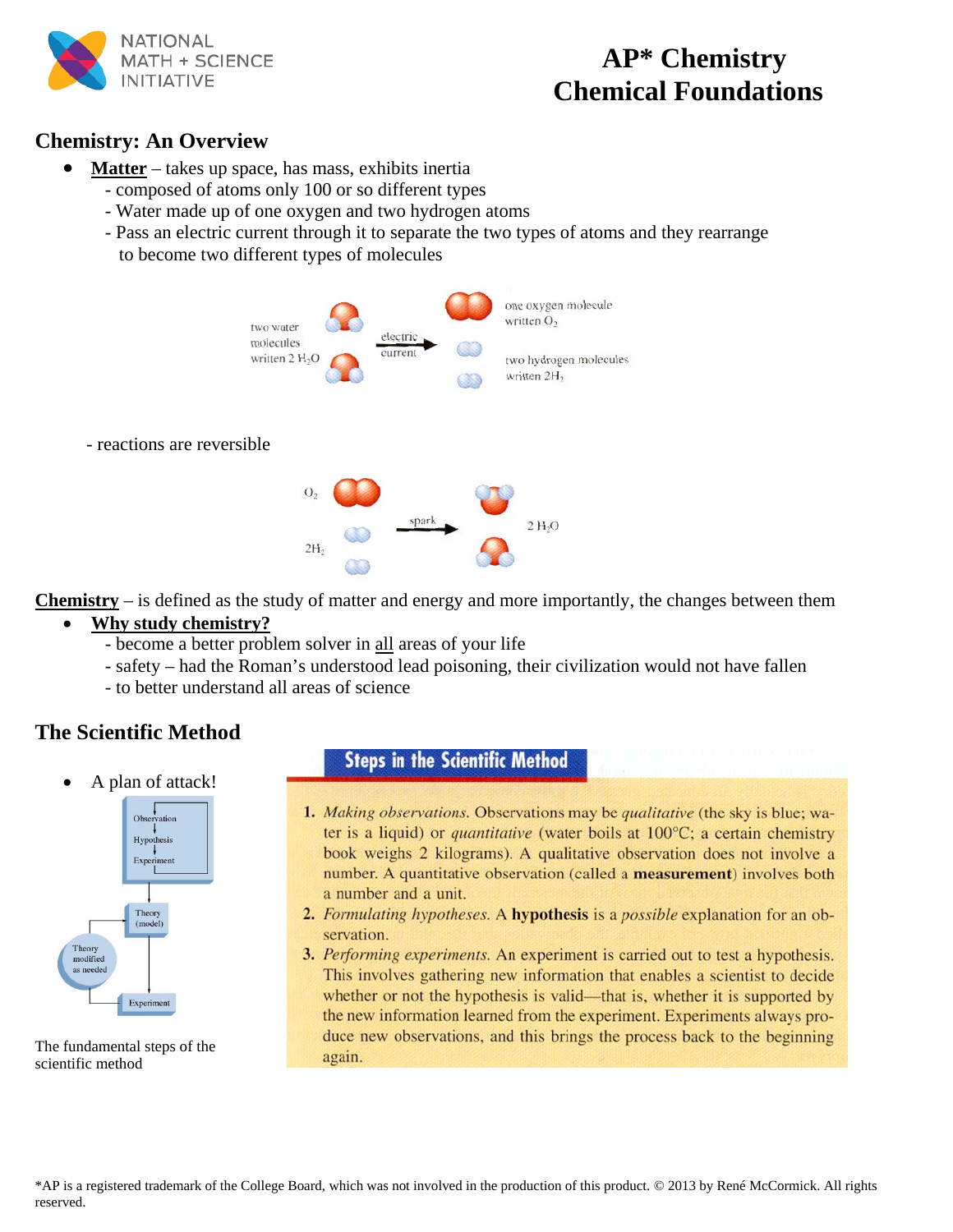- Good experimental design coupled with repetition is key! **Theory** – hypotheses are assembled in an attempt at *explaining* "why" the "what" happened.
- **Mode**l we use many models to explain natural phenomenon when new evidence is found, the model changes!
- **Robert Boyle**
	- o loved to experiment with air
	- o created the first vacuum pump
	- o coin and feather fell at the same rate due to gravity
	- o in a vacuum there is no air resistance to impede the fall of either object!
	- o Boyle defined elements as anything that cannot be broken into simpler substances.

Boyle's Gas Law:  $P_1V_1 = P_2V_2$ 



- **<u>Scientific Laws</u>** a summary of observed (measurable) behavior [a theory is an explanation of behavior]  *A law summarizes what happens; a theory (model) is an attempt to explain WHY it happens.*
	- **Law of Conservation of Mass** mass reactants = mass products
	- **Law of Conservation of Energy** (a.k.a. first law of thermodynamics)

#### *Energy CANNOT be created NOR destroyed; can only change forms.*

- Scientists are human and subjected to
	- Data misinterpretations
	- Emotional attachments to theories
	- Loss of objectivity
	- **Politics**
	- Ego
	- Profit motives
	- Fads
	- Wars
	- Religious beliefs
- Galileo forced to recant his astronomical observations in the face of strong religious resistance
- **Lavoisier** "father of modern chemistry"; beheaded due to political affiliations.
- The need for better explosives; (rapid change of solid or liquid to gas where molecules become ≈2,000 diameters farther apart and exert massive forces as a result) for wars have led to
	- -fertilizers that utilizes nitrogen
	- Nuclear devices

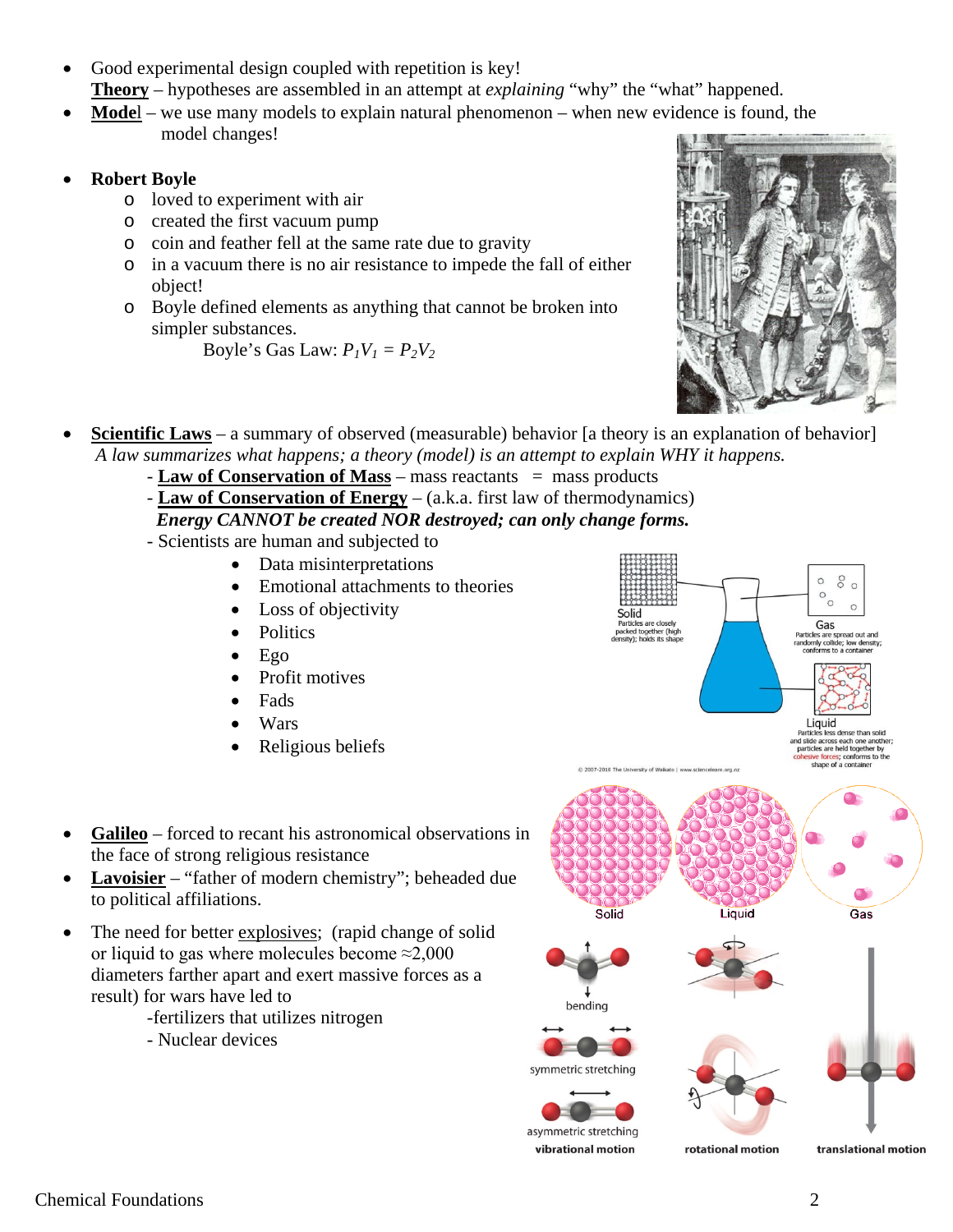# **Units of Measure**

A quantitative observation, or measurement, ALWAYS consists of two parts: a *number* and a *unit*.

Two major measurements systems exist: English (US and some of Africa) and Metric (the rest of the globe!)

• SI system – 1960 an international agreement was reached to set up a system of units so scientists everywhere could better communicate measurements. Le Système International in French; all based upon or derived from the metric system Table 1.3 Some Examples of

| <b>Physical Quantity</b> | Name of Unit | <i><b>Abbreviation</b></i> |
|--------------------------|--------------|----------------------------|
| <b>Mass</b>              | kilogram     | kg                         |
| Length                   | meter        | m                          |
| Time                     | second       | s                          |
| Temperature              | kelvin       | K                          |
| Electric current         | ampere       | $\mathbf{A}$               |
| Amount of substance      | mole         | mol                        |
| Luminous intensity       | candela      | cd                         |



| Prefix | Symbol                  | Meaning                   | Exponential<br>Notation* |
|--------|-------------------------|---------------------------|--------------------------|
| exa    | E                       | 1,000,000,000,000,000,000 | $10^{18}$                |
| peta   | P                       | 1,000,000,000,000,000     | $10^{15}$                |
| tera   | T                       | 1,000,000,000,000         | $10^{12}$                |
| giga   | G                       | 1,000,000,000             | 10 <sup>9</sup>          |
| mega   | M                       | 1.000,000                 | 10 <sup>6</sup>          |
| kilo   | $\mathbf k$             | 1.000                     | $10^3$                   |
| hecto  | $\mathbf{h}$            | 100                       | $10^{2}$                 |
| deka   | da                      | 10                        | 10 <sup>1</sup>          |
|        |                         | Т                         | 10 <sup>0</sup>          |
| deci   | d                       | 0.1                       | $10^{-1}$                |
| centi  | ċ                       | 0.01                      | $10^{-2}$                |
| milli  | m                       | 0.001                     | $10^{-3}$                |
| micro  | $\mu$                   | 0.000001                  | $10^{-6}$                |
| nano   | $\overline{\mathbf{n}}$ | 0.000000001               | $10^{-9}$                |
| pico   | p                       | 0.000000000001            | $10^{-12}$               |
| femto  | f                       | 0.000000000000001         | $10^{-15}$               |
| atto   | a                       | 0.000000000000000001      | $10^{-18}$               |

KNOW THE UNITS AND PREFIXES shown in **BLUE**!!!

Volume – derived from length; consider a cube 1m on each edge ∴1.0 m<sup>3</sup>

 - A decimeter is 1/10 of a meter so  $(1m)^3 = (10 \text{ dm})^3 = 10^3 \text{ dm}^3 = 1,000 \text{ dm}^3$  $1dm<sup>3</sup> = 1$  liter (L) and is slightly larger than a quart also  $1 \text{dm}^3 = 1 \text{ L} = (10 \text{ cm})^3 = 10^3 \text{ cm}^3 = 1,000 \text{ cm}^3 = 1,000 \text{ mL}$ AND 1 cm<sup>3</sup> = 1 mL = 1 gram of H<sub>2</sub>O (at 4<sup>o</sup>C if you want to be picky)



**Commonly Used Units** 

diameter.

about  $5 g$ .

360 mL.

Length

**Mass** 

**Volume** 

A dime is 1 mm thick.

A quarter is 2.5 cm in

The average height of an adult man is 1.8 m. A nickel has a mass of

A 120-lb person has a mass of about 55 kg. A 12-oz can of soda has

a volume of about

Mass vs. Weight – chemists are quite guilty of using these terms interchangeably.

- o mass (g or kg) a measure of the resistance of an object to a change in its state of motion (i.e. exhibits inertia); the quantity of matter present
- o weight (a force∴ has units of Newtons) the response of mass to gravity; since all of our measurements will be made here on Earth, we consider the acceleration due to gravity a constant so we'll use the terms interchangeably as well *although* it is technically incorrect! We "weigh" chemical quantities on a **balance NOT a scale!!**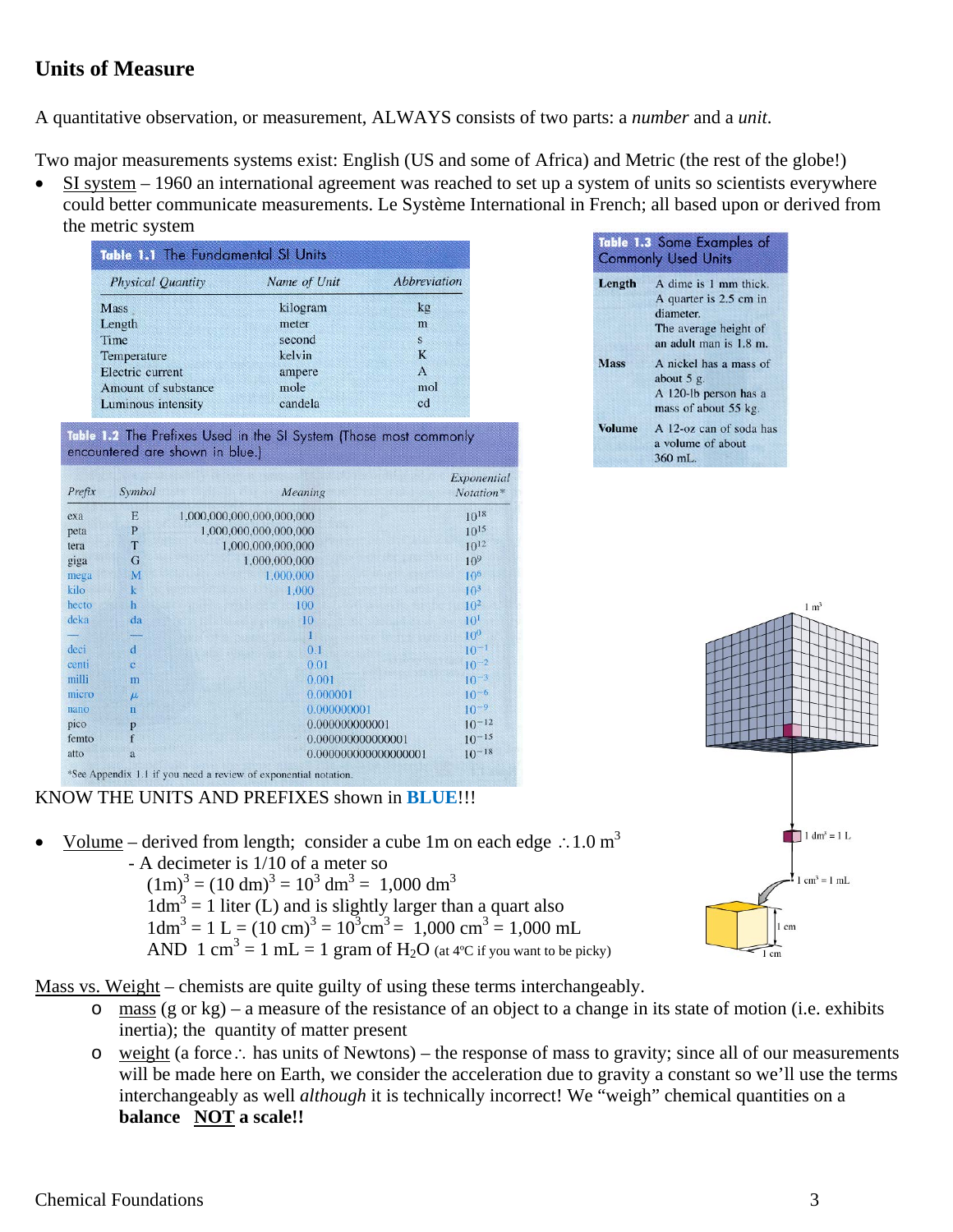**Gravity** – varies with altitude here on planet Earth

- The closer you are to the center of the Earth, the stronger the gravitational field SINCE it originates from the center of the Earth.
- Every object has a gravitational field as long as you're on Earth, they are masked since the Earth's field is so HUGE compared to the object's.
- The strength of the gravitational field  $\propto$  mass
- Ever seen astronauts in space that are "weightless" since they are very far removed from the center of Earth? Notice how they are constantly "drawn" to the sides of the ship and must push away?
- The ships' mass is greater than the astronaut's mass ∴ "g" is greater for the ship and the astronaut is attracted to the ship just as you are attracted to Earth! The moon has  $\frac{1}{6}$  the mass of the Earth ∴ you would experience  $\frac{1}{6}$  the gravitational field you

experience on Earth and ∴ you'd WEIGH  $\frac{1}{6}$  of what you weigh on Earth.

# **Precision and Accuracy**







The results of several dart throws show the difference between precise and accurate.

(a) Neither nor precise (large random errors). (b) Precise but not accurate (small random errors, large systematic error). (c) Bull's-eye! Both precise and accurate (small random errors, no systematic error).

- **Accuracy** – correctness; agreement of a measurement with the true value

- **Precision** reproducibility; degree of agreement among several measurements.
- **Random or indeterminate error** equal probability of a measurement being high or low
- **Systematic or determinate error** occurs in the same direction each time

#### **Exercise 1 Precision and Accuracy**  To check the accuracy of a graduated cylinder, a student filled the cylinder to the 25-mL mark using water delivered from a buret and then read the volume delivered. Following are the results of five trials:

| Trial          | Volume Shown by           | Volume Shown |
|----------------|---------------------------|--------------|
|                | <b>Graduated Cylinder</b> | by the Buret |
|                | $25 \text{ mL}$           | 26.54 mL     |
| $\overline{2}$ | $25 \text{ mL}$           | $26.51$ mL   |
| 3              | $25$ mL                   | $26.60$ mL   |
| $\overline{4}$ | $25 \text{ mL}$           | 26.49 mL     |
| 5              | $25 \text{ mL}$           | 26.57 mL     |
| Average        | $25 \text{ mL}$           | 26.54 mL     |

Is the graduated cylinder accurate?

**Note that the average value measured using the buret is significantly different from 25 mL. Thus, this graduated cylinder is not very accurate. It produces a systematic error (in this case, the indicated result is low for each measurement).**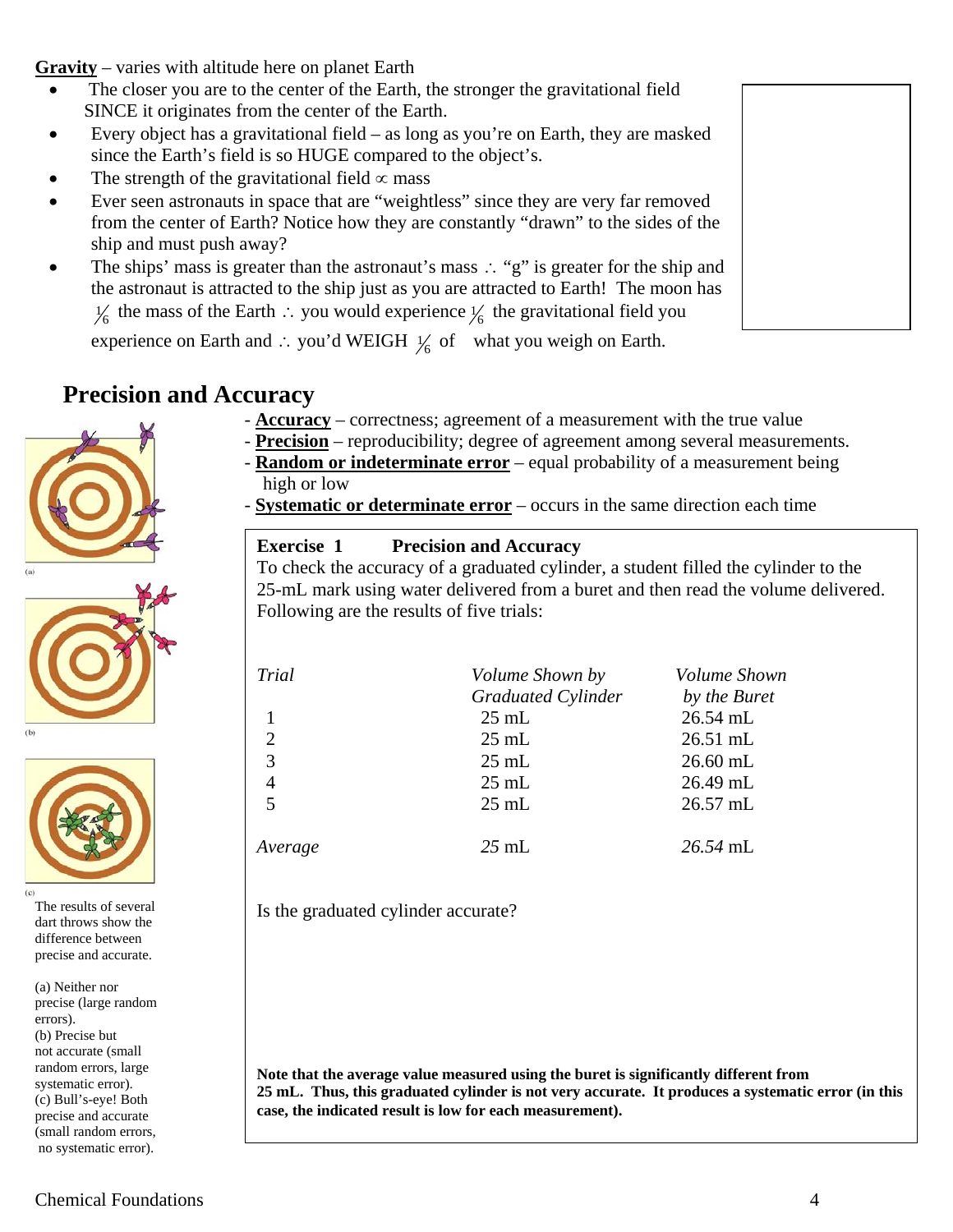# **Significant Figures and Calculations**

#### **Determining the Number of Significant Figures (or Digits) in a Measurement**

- Nonzero digits are significant. (Easy enough to identify!)
- A zero is significant IF and ONLY IF it meets one of the conditions below:
	- The zero in question is "terminating AND right" of the decimal [must be both]
	- The zero in question is "sandwiched" between two significant figures
- Exact or counting numbers have an ∞ amount of significant figures as do fundamental constants (never to be confused with derived constants)

**Exercise 2 Significant Figures (SF)** Give the number of significant figures for each of the following experimental results.

- a. A student's extraction procedure on a sample of tea yields 0.0105 g of caffeine.
- b. A chemist records a mass of 0.050080 g in an analysis.
- c. In an experiment, a span of time is determined to be  $8.050 \times 10^{-3}$  s.

**a. three; b. five; c. four**

#### **Reporting the Result of a Calculation to the Proper Number of Significant Figures**

• When × and ÷ , the term with the **least** number of *significant figures* (∴least accurate measurement) determines the number of **maximum** number of significant figures in the answer. (It's helpful to underline the digits in the least significant number as a reminder.)

 $4.56 \times 1.4 = 6.38$   $\longrightarrow 6.4$ 

• When + and (−), the term with the least number of *decimal places* (∴least accurate measurement) determines the number of significant figures in the final answer.

> 12.11 18.0  $\leftarrow$  limiting term (only 1 decimal place) 1.013  $31.123 \longrightarrow 31.1$  (limits the overall answer to only one decimal place)

• pH – the *number of significant figures in least accurate measurement* determines *number decimal places* on the reported pH (usually explained in the appendix of your text)

## **Rounding Guidelines for the AP Exam and This Course:**

- Round ONLY at the end of all calculations (keep the numbers in your calculator)
- Examine the significant figure one place beyond your desired number of significant figures. IF  $>$  5 round up;  $<$  5 drop the remaining digits.
- Don't "double round"! Example: The number 7.348 rounded to 2 SF is reported as 7.3 In other words, DO NOT look beyond the 4 after the decimal and think that the 8 rounds the 4 up to a five which in turn makes the final answer 7.4. [Even though you may have conned a teacher into rounding your final average this way before!]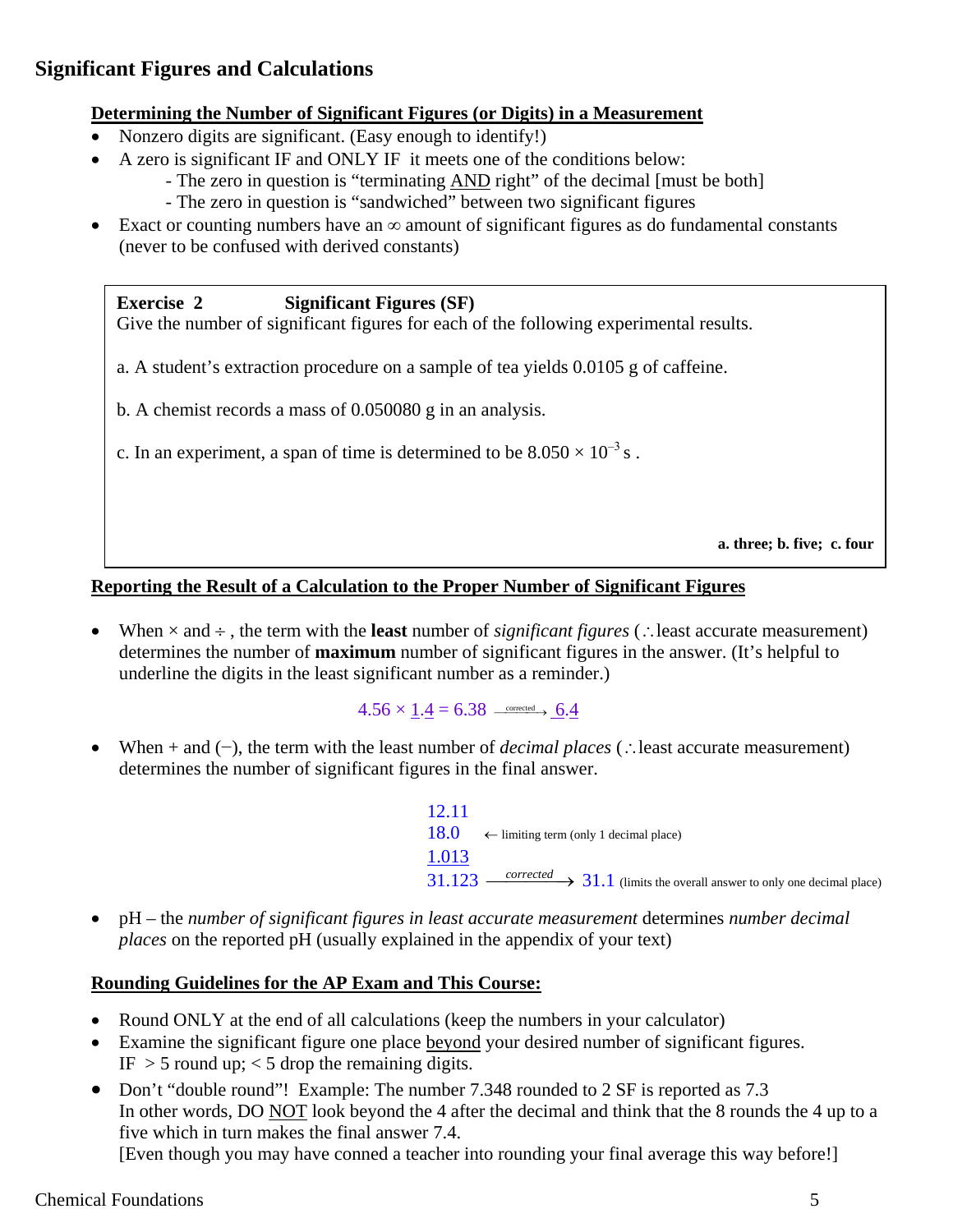## **Dimensional Analysis**

**Example:** Consider a straight pin measuring 2.85 cm in length. Calculate its length in inches.

Start with a conversion factor such as  $2.54$  cm = 1 inch : you can write TWO Conversion factors:  $\frac{1 \text{ in}}{2 \pi}$ 2.54 cm or  $\frac{2.54 \text{ cm}}{1 \text{ in}}$ . Why is this legal? Both quantities

represent the exact same "thing" so the conversion factor is actually equal to "1".

To convert the length of the pin from cm to inches, simply multiply your given quantity by a conversion factor you engineer so that it "cancels" the undesirable unit and places the desired unit where you want it. For our example, we want inches in the numerator so our numerical answer is not reported in reciprocal inches! Thus,

2.85 
$$
\text{cm} \times \frac{1 \text{ in}}{2.54 \text{ cm}} = 1.12 \text{ in}
$$

Let's practice!

#### **Exercise 3**

A pencil is 7.00 in. long. Calculate the length in centimeters?

#### **Exercise 4**

You want to order a bicycle with a 25.5-in. frame, but the sizes in the catalog are given only in centimeters. What size should you order?

#### **Exercise 5**

A student has entered a 10.0-km run. How long is the run in miles?

We have kilometers, which we want to change to miles. We can do this by the following route: kilometers  $\rightarrow$  meters  $\rightarrow$  yards  $\rightarrow$  miles

 **6.22 mi**

To proceed in this way, we need the following equivalence statements (conversion factors):

 $1 \text{ km} = 1000 \text{ m}$  $1 m = 1.094 yd$  $1760 \text{ yd} = 1 \text{ mi}$ 

| quivalents    |                                                                       |
|---------------|-----------------------------------------------------------------------|
| Length        | $1 m = 1.094 yd$<br>$2.54$ cm = 1 in                                  |
| <b>Mass</b>   | $1 \text{ kg} = 2.205 \text{ lb}$<br>$453.6 \text{ g} = 1 \text{ lb}$ |
| <b>Volume</b> | $1 L = 1.06$ qt<br>$1 + 3 = 20221$                                    |

this 1.4 Fnalish-Metric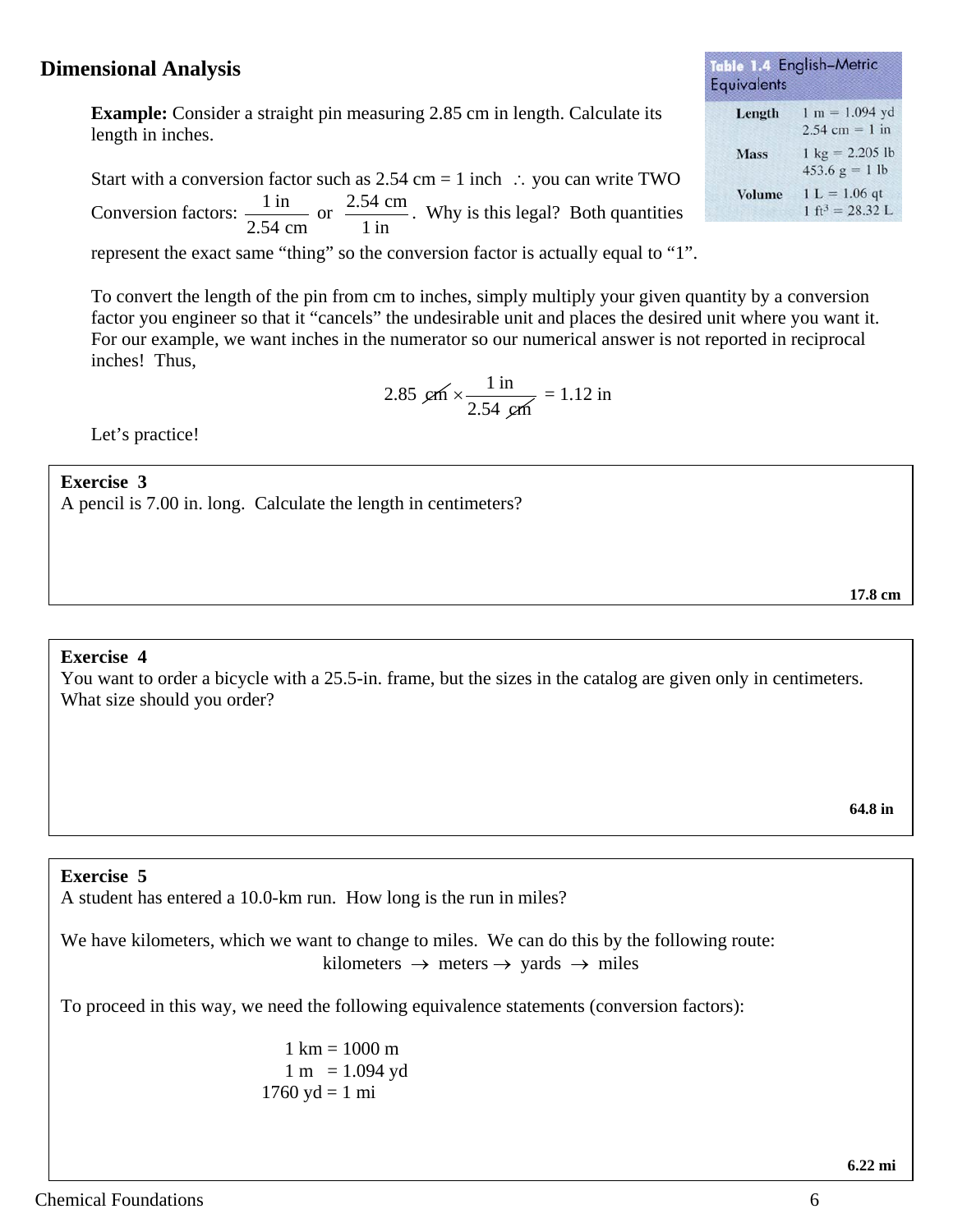### **Exercise 6**

The speed limit on many highways in the United States is 55 mi/h. What number would be posted if expressed in kilometers per hour?

**88 km/h**

#### **Exercise 7**

A Japanese car is advertised as having a fuel economy of 15 km/L. Convert this rating to miles per gallon.

**35 mi /gal**

# **Temperature**

I suspect you are aware there are **three** temperature scales commonly in use today. A comparison follows:



Notice a degree of temperature change on the Celsius scale represents the same quantity of change on the Kelvin scale.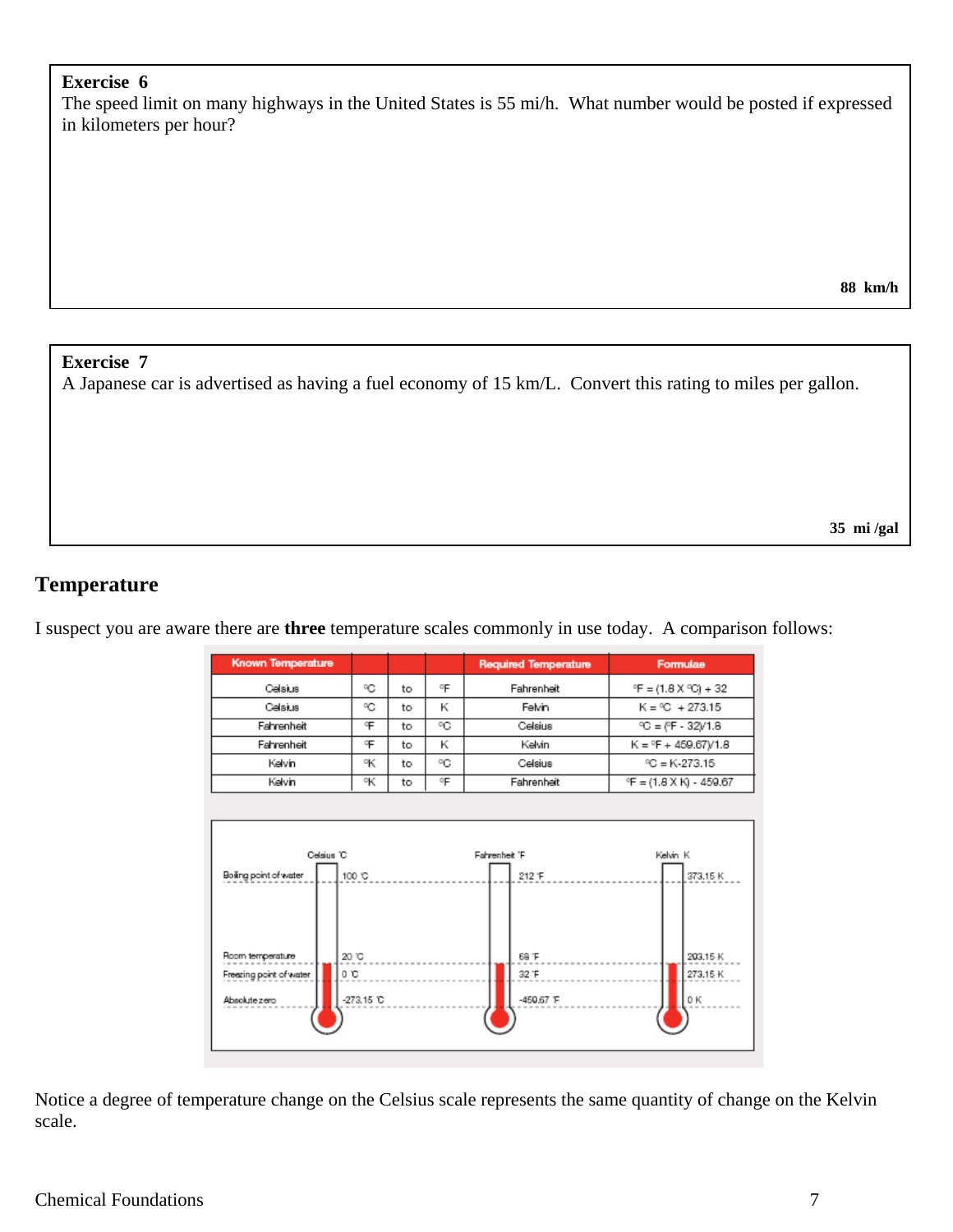# **Density**

# **Density =**  $\overline{\text{volume}}$ mass

#### **Exercise 8 Determining Density**

A chemist, trying to identify the main component of a compact disc cleaning fluid, determines that  $25.00 \text{ cm}^3$ of the substance has a mass of 19.625 g at 20°C. Use the information in the table below to identify which substance may serve as the main component of the cleaning fluid. Justify your answer with a calculation.

| Compound          | Density ( $g/cm3$ ) at 20 $^{\circ}$ C |                                                       |
|-------------------|----------------------------------------|-------------------------------------------------------|
| Chloroform        | 1.492                                  |                                                       |
| Diethyl ether     | 0.714                                  |                                                       |
| Ethanol           | 0.789                                  |                                                       |
| Isopropyl alcohol | 0.785                                  |                                                       |
| Toluene           | 0.867                                  |                                                       |
|                   |                                        |                                                       |
|                   |                                        |                                                       |
|                   |                                        | Density = $0.7850 \text{ g/cm}^3$ . isopropyl alcohol |
|                   |                                        |                                                       |

## **Classification of Matter**

#### **States of Matter (mostly a vocabulary lesson)**

- **Be very, very clear that changes of state involve altering IMFs not altering actual chemical bonds!!**
- **solid –** rigid; definite shape and volume; *molecules close together vibrating about fixed points* <sup>∴</sup> *virtually incompressible*
- **liquid** definite volume but takes on the shape of the container; *molecules still vibrate but also have rotational and translational motion and can slide past one another BUT are still close together* <sup>∴</sup> *slightly compressible*
- **gas** no definite volume and takes on the shape of the container; *molecules vibrate, rotate and translate and are independent of each other* ∴ *VERY far apart* <sup>∴</sup> *highly compressible*
	- **vapor** the gas phase of a substance that is normally a solid or liquid at room temperature
	- **fluid** that which can flow; gases and liquids

| Substance              | <b>Physical State</b> | Density $(g/cm^3)$ |
|------------------------|-----------------------|--------------------|
| Oxygen                 | Gas                   | 0.00133            |
| Hydrogen               | Gas                   | 0.000084           |
| Ethanol                | Liquid                | 0.789              |
| Benzene                | Liquid                | 0.880              |
| Water                  | Liquid                | 0.9982             |
| Magnesium              | Solid                 | 1.74               |
| Salt (sodium chloride) | Solid                 | 2.16               |
| Aluminum               | Solid                 | 2.70               |
| Iron                   | Solid                 | 7.87               |
| Copper                 | Solid                 | 8.96               |
| Silver                 | Solid                 | 10.5               |
| Lead                   | Solid                 | 11.34              |
| Mercury                | Liquid                | 13.6               |
| Gold                   | Solid                 | 19.32              |

- **Mixtures** can be **physically** separated
	- **homogeneous** have visibly indistinguishable parts, solutions including air
	- **heterogeneous** have visibly distinguishable parts
	- means of physical separation include: filtering, fractional crystallization, distillation, chromatography